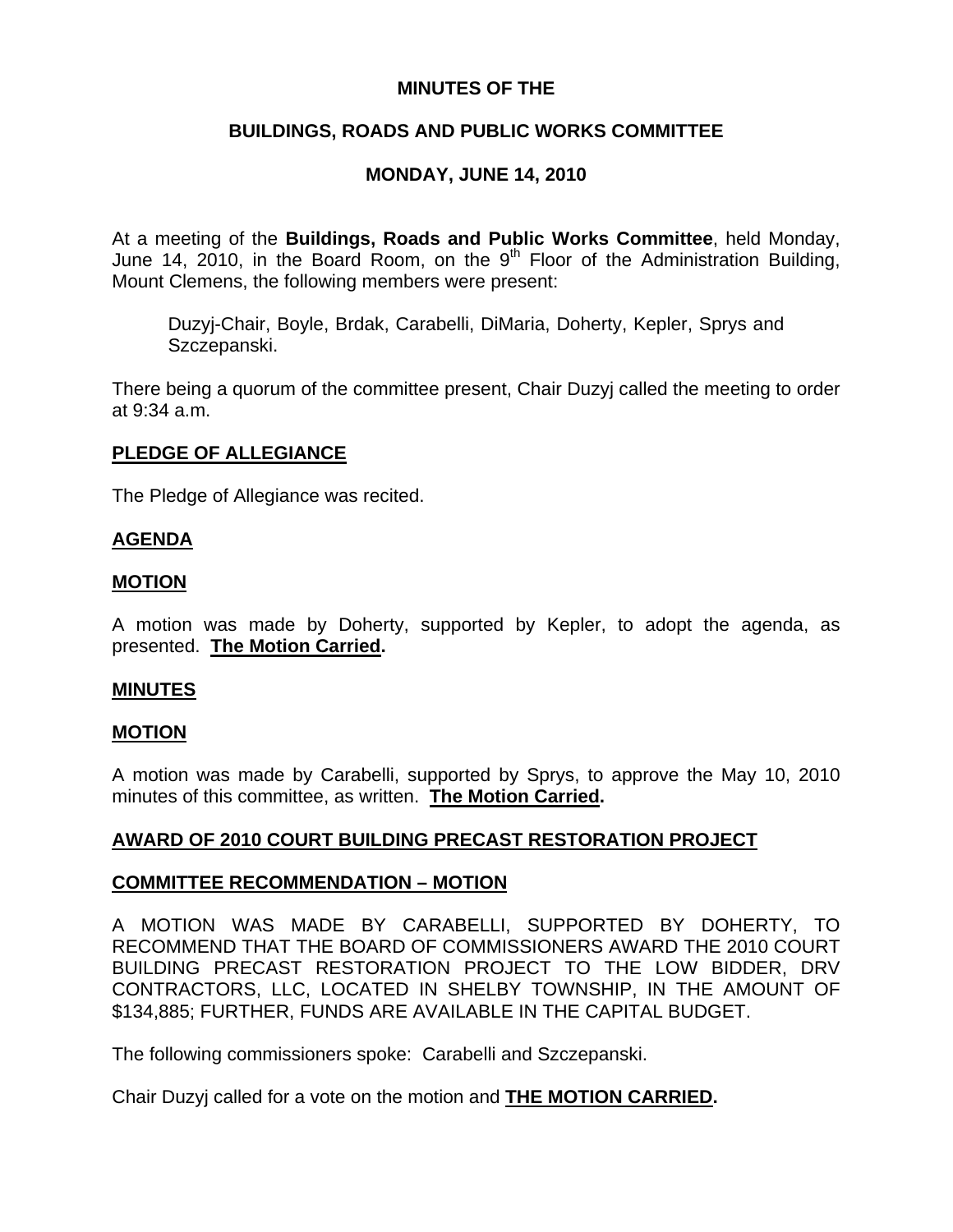## **AWARD OF JAIL KITCHEN RENOVATION PROJECT**

## **MOTION**

A motion was made by Doherty, supported by Sprys, to concur with the recommendation of the Architect, Wakely Associates, Inc., and award the Jail Kitchen Renovation Project to the low bidder, Braun Construction Group, in the base bid amount of \$1,292,000 plus acceptance of Alternates #1 through 7 in the amount of \$1,495,300, and forward to the Budget Committee.

The following commissioner spoke: Doherty.

Commissioner DiMaria offered a friendly amendment: to include FSE Alternates A-1 through A-7 and the Voluntary Alternate (time of completion) in the amount of \$179,500 for a total project amount of \$1,674,800. That was accepted by the maker and supporter.

The following commissioners spoke: DiMaria, Carabelli, Duzyj and Doherty.

Commissioner Sprys offered a friendly amendment: funds are available in the Capital Budget. That was accepted by the maker and supporter.

Chair Duzyj called for a vote on the motion, as amended, and **The Motion Carried.** 

## **STATUS REPORT BY ROAD COMMISSION**

There was no representative present at this time (see later in meeting).

#### **MOTION**

A motion was made by Szczepanski, supported by DiMaria, to receive and file the report on 2010 Construction Projects as submitted by the Road Commission. **The Motion Carried.** 

## **STATUS REPORT BY PUBLIC WORKS DEPARTMENT**

Gene Schabath, Deputy Public Works Commissioner, provided an overview of the Oakland Macomb Interceptor Construction and Repair Project and spoke about a feature called Value Engineering.

The following commissioners spoke: Doherty and Szczepanski.

#### **MOTION**

A motion was made by Sprys, supported by Brdak, to receive and file the report provided by Gene Schabath. **The Motion Carried.**